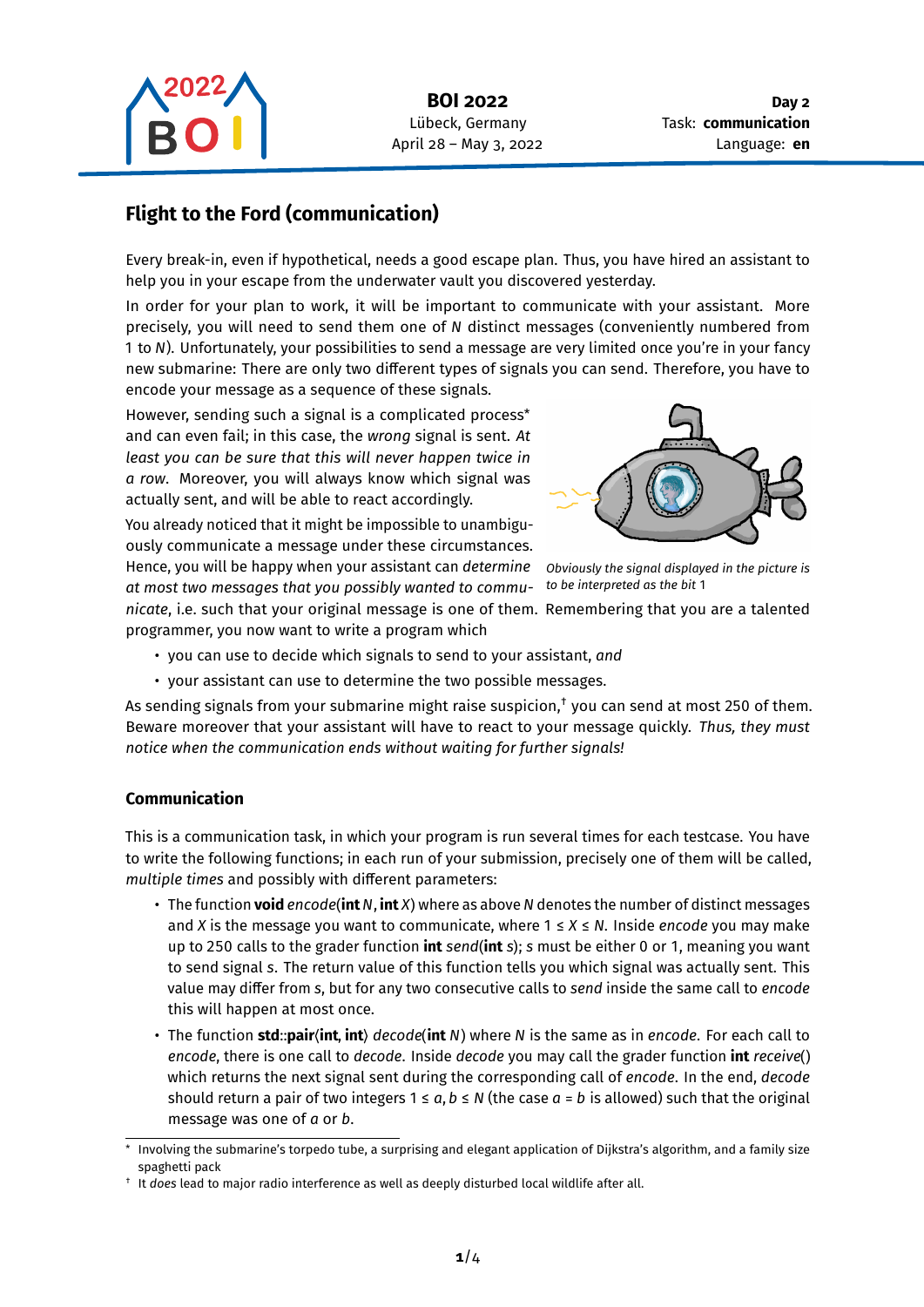

You will automatically fail a testcase if you call *receive* inside *decode* more often than *send* was called in the respective run of *encode*. However, you are allowed to call *receive* fewer times than that.

If any of your function calls does not satisfy the above constraints, your program will be immediately terminated and judged as **Not correct** for the respective testcase. You must not write to standard output or read from standard input; otherwise you may receive the verdict **Security violation!**.

You must include the file communication.h in your source code. To test your program locally, you can link it with sample grader.cpp, which can be found in the attachment for this task in CMS (see below for a description of the sample grader, and see sample\_grader.cpp for instructions on how to run it with your program). Beware that for simplicity this sample grader does *not* run your program twice but instead calls both *encode* and *decode* (exactly once) as part of a single run. The attachment also contains a sample implementation as communication sample.cpp.

## **Important technical remarks**

As mentioned above, the functions *encode* and *decode* can be called several times per run. Please note the following:

- **1.** It is *not* guaranteed that the calls to *decode* will appear in the same order as the calls to *encode*.
- **2.** The time limit below and the runtime displayed inside CMS refer to the *average runtime* of all calls to *encode* and *decode* in a given run. Put differently, when there are *K* calls to *encode* or *K* calls to *decode* in a given run, then your program must not take more than *K* ⋅ 0.005 s for this run. It is guaranteed that there at least 50 calls to *encode* or *decode* in each run.
- **3.** As usual, the memory limit refers to the maximum memory consumption at any point in time during execution.

## **Constraints**

We always have  $3 \leq N \leq 10^9$ .

## **Subtask 1 (15 points).**  $N = 3$

**Subtask 2 (85 points).** No further constraints.

Your actual score in Subtask 2 depends on the maximum number  $w_{\text{max}}$  of signals sent over all messages in testcases in this subtask according to the following piecewise linear function (rounded to the unique nearest integer):



In particular, to get full score you must not make more than 100 calls to *send* per testcase.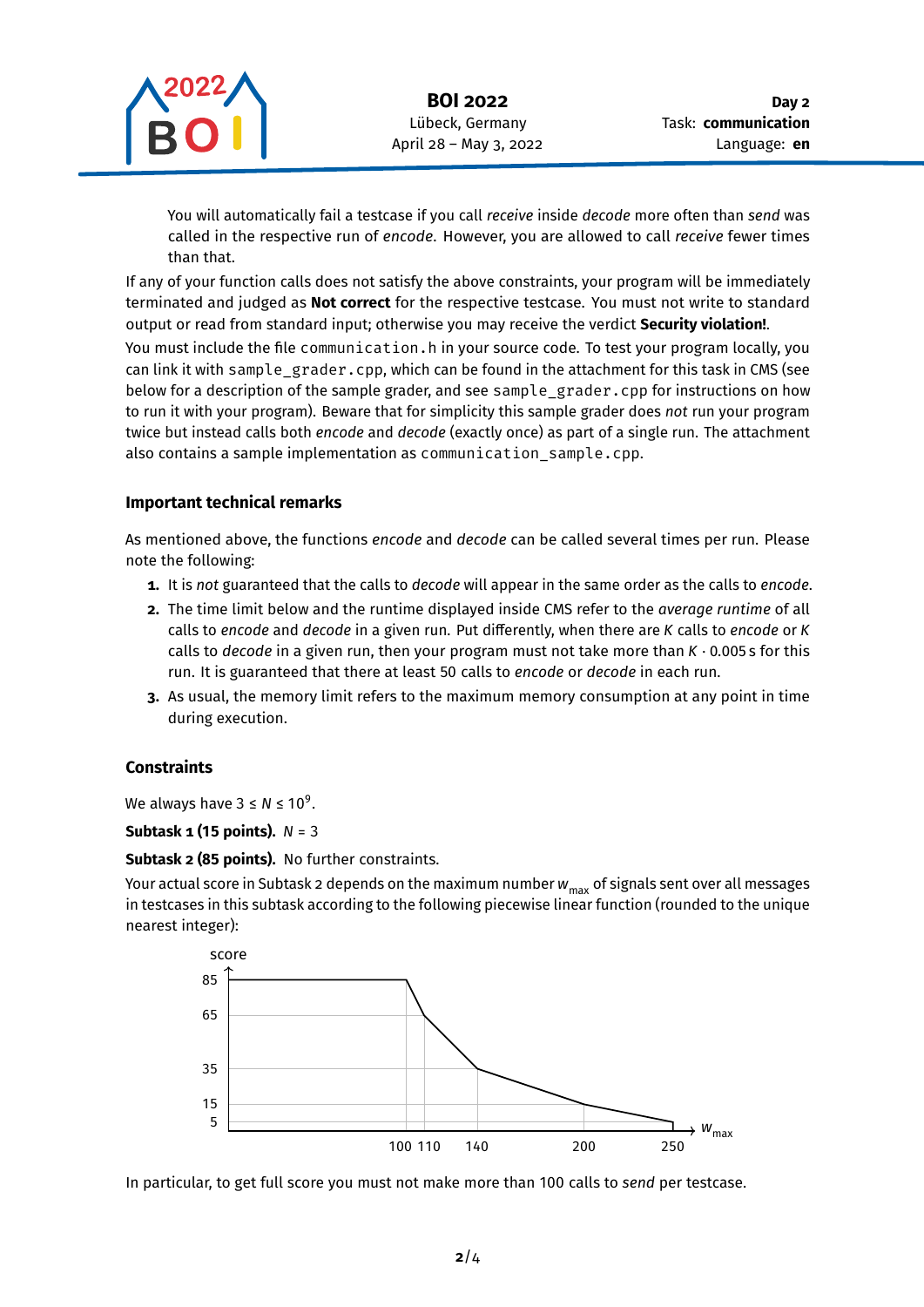

### **Example Interaction**

Consider a testcase with  $N = 1337$  and  $X = 42$ .

First, the grader calls your function *encode* as *encode*(1337, 42). Then, a possible interaction between your program and the grader could look as follows:

| Your program | Return value | Explanation                                     |
|--------------|--------------|-------------------------------------------------|
| send(1)      |              | the wrong signal was sent                       |
| send(0)      |              | the correct signal was sent (as was guaranteed) |
| send(1)      |              | the correct signal was sent again               |
| send(1)      |              | the wrong signal was sent                       |

Afterwards (in a new run of your program) the grader calls your function *decode* as *decode*(1337). Here a possible interaction could look as follows:

| Your program      | Return value | Explanation                                                                                  |
|-------------------|--------------|----------------------------------------------------------------------------------------------|
| receive()         | 0            | the first call to send returned 0 (although this<br>wasn't the parameter you called it with) |
| receive()         | $\mathbf 0$  | the second call to send returned 0                                                           |
| receive()         |              | the third call to send returned 1                                                            |
| return {1337, 42} |              | your solution is correct and is accepted                                                     |

Note that your program would have been allowed to call *receive* one more time.

#### **Grader**

The sample grader first expects on standard input the integers N and  $X$  (1  $\leq$  X  $\leq$  N). Then, the grader calls *encode*(N, X) and writes to standard output a protocol of all calls to send by your program. For each call to *send* it expects the return value on standard input.

Afterwards the grader calls *decode*(N) and writes to standard output a protocol of all calls to *receive* by your program. Upon termination, it writes one of the following messages to standard output:

**Invalid input.** The input to the grader via standard input was not of the above form.

**Invalid send.** You called *send* inside *decode* or you called *send* with a parameter different from 0 or 1. **Invalid reply to send.** The return value to *send* given on standard input was neither 0 nor 1, or it differed from the argument to *send* twice in a row.

**Looks (and smells) fishy.** You called *send* more than 250 times.

**Invalid receive.** You called *receive* inside *encode*.

**Assistant waiting for Godot.** You called *receive* more often than *send*.

**Invalid answer.** The function *decode* did not return a pair of integers between 1 and N.

**Wrong answer.** The pair returned by *decode* does not contain the original message X.

**Correct:** *w* **signal(s) sent.** The pair returned by *decode* contains the original message *X* and there were calls to *send*.

In contrast, the grader actually used to judge your program will only output **Not correct** (for any of the above errors) or **Correct:** *w* **signal(s) sent**. Moreover, it is *adaptive*, i.e. the parameters N and X as well as the return values of *send* can depend on the behaviour of your program in the current as well as other runs. Both the sample grader and the grader used to judge your program will terminate your program automatically whenever one of the above errors occurs.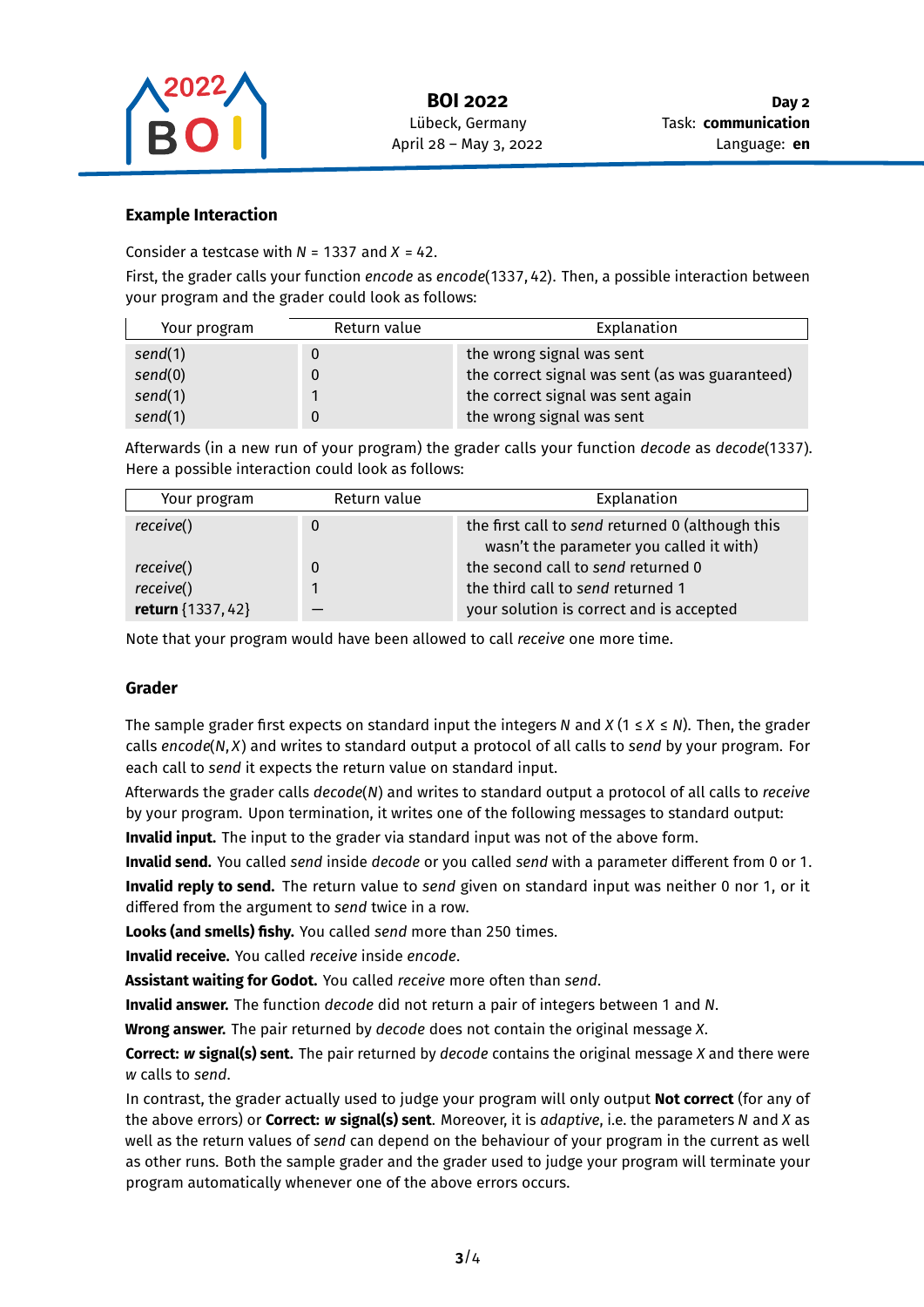

**Day 2** Task: **communication** Language: **en**

# **Limits**

Time: 0.005 s Memory: 8 MiB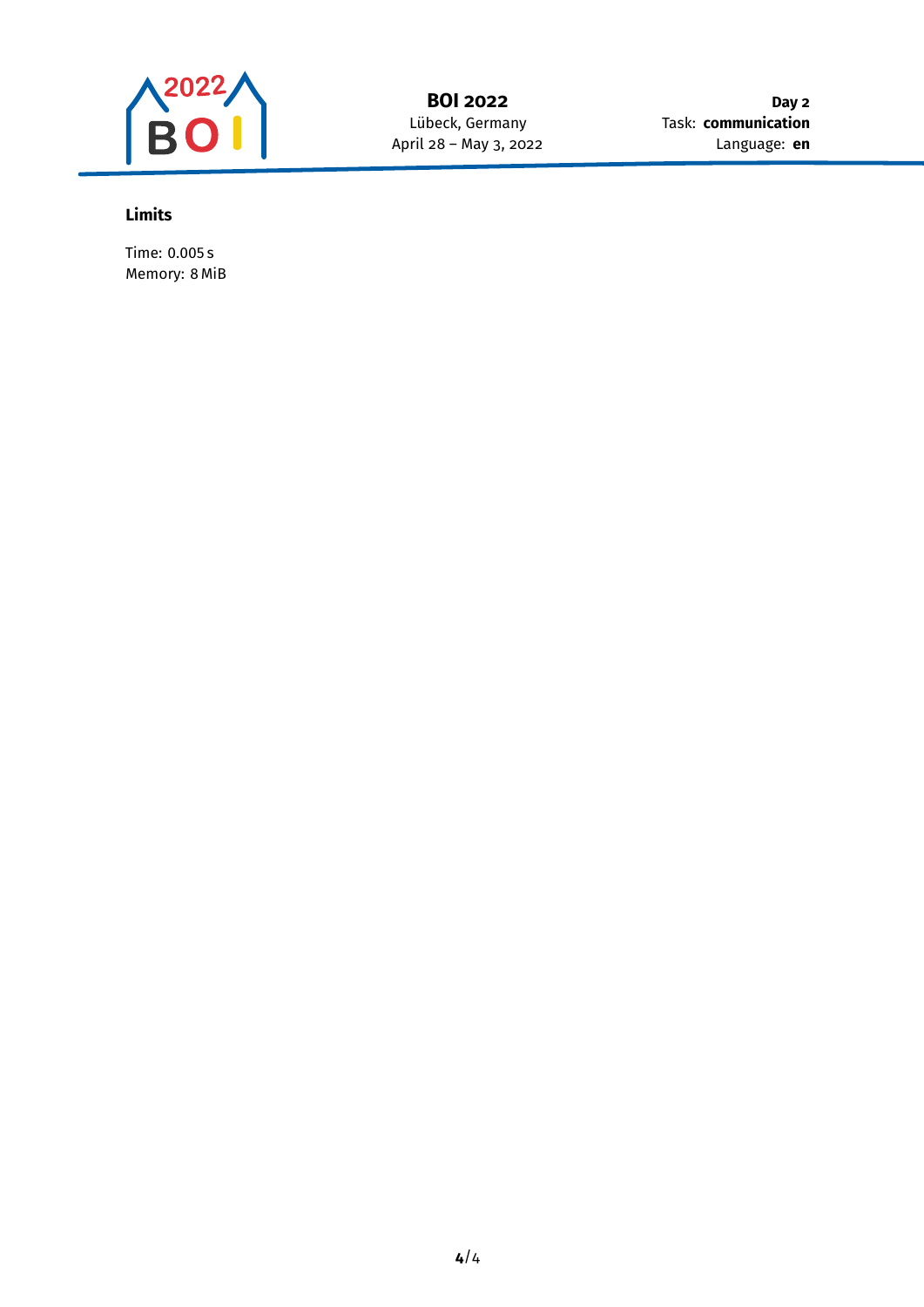

**Day 2** Task: **island** Language: **en**

# **Stranded Far From Home (island)**

You just couldn't leave it alone… You actually carried out the break-in, and initially everything worked out as planned. However, the communication with your assistant went terribly wrong.\* Instead of returning safely to Lübeck, you are now stranded on a small island, and your submarine is out of fuel.

To return in time for the BOI award ceremony, you now have to get to the ferry on the other side of the island. However, the local population has strange traditions. Ties are very important to them, and every village has its own preferred tie color which might change over time.

A report from the internet tells you that different villages initially preferred different tie colors. Unfortunately, the report is quite outdated. Since then, every week exactly one village convinced a neighboring village to prefer the same tie color as them. (Two villages are neighbors if they are directly connected by a road.) However, this can only happen if there were at least as many people on the *entire* island who preferred the tie color of the first village as there were people who preferred the tie color of the second village. Enough time has passed so that all islanders now prefer the same tie color.



You are almost sure that the islanders won't let you pass if you don't wear a tie matching their preference. To get to the ferry, you therefore plan to wear a tie of every color that the islanders could prefer. However, wearing too many ties will make you look suspicious. Write a program that uses a description of the island to calculate which ties you have to wear.

## **Input**

The first line of the input contains two integers  $N$  and  $M$  where  $N$  is the number of villages and  $M$  is the number of roads on the island. The villages are numbered from 1 to N.

The next line contains N integers  $\bm{\mathsf{s}}_{1},...$  ,  $\bm{\mathsf{s}}_{N}$  where  $\bm{\mathsf{s}}_{i}$  describes the number of inhabitants of village  $i$ .

Each of the following M lines contains two integers a and b (1  $\le a, b \le N$ ,  $a \ne b$ ), meaning that there is a road between villages a and b. All villages are connected to each other at least indirectly.

## **Output**

Your program should output a string of length N consisting of 0s and 1s. The *i*-th digit should be 1 if and only if it is possible that all islanders now prefer the tie color that village *i* preferred initially.

## **Constraints**

It always holds that  $1 \le N \le 200\,000$ ,  $0 \le M \le 200\,000$ , and  $1 \le s_i \le 10^9$ .

**Subtask 1 (10 points).**  $N \le 2000$  and  $M \le 2000$ .

**Subtask 2 (10 points).**  $s^{}_1 \geq ... \geq s^{}_N$ , and every village  $b$  with  $b$  > 1 is directly connected to exactly one village  $a$  with  $a < b$ .

<sup>\*</sup> That was to be expected, right?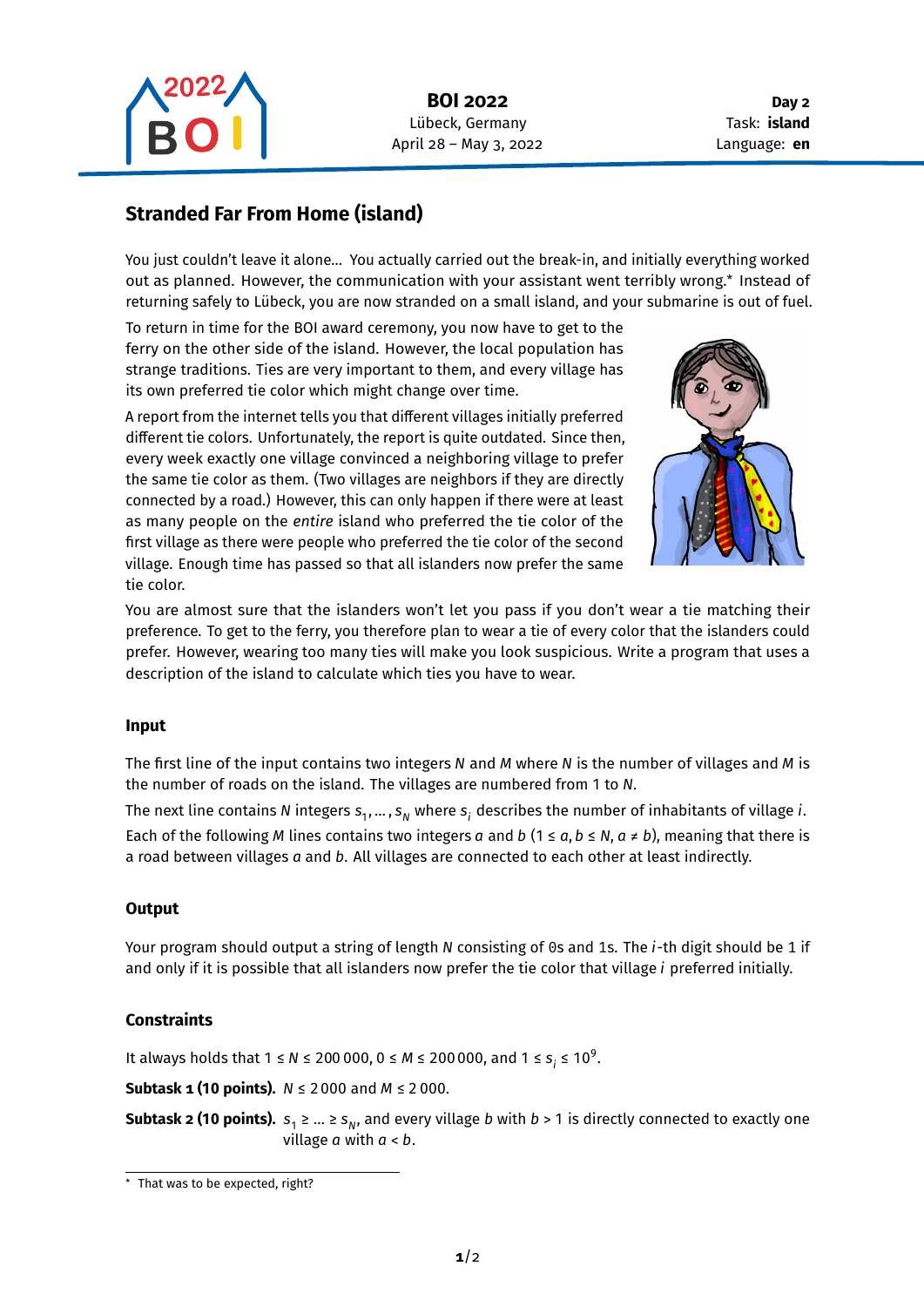

**Subtask 3 (15 points).** Villages  $a$  and  $b$  are directly connected if and only if  $|a - b| = 1$ . Subtask 4 (30 points). There are at most 10 distinct numbers of inhabitants. Subtask 5 (35 points). No further constraints.

## **Examples**

| Input                                                                  | Output |
|------------------------------------------------------------------------|--------|
| 44<br>$2$ 2 4 3<br>$1\quad2$<br>1 <sup>3</sup><br>2 <sub>3</sub><br>34 | 1110   |
| 43<br>4 2 2 1<br>1 <sub>2</sub><br>3 <sub>2</sub><br>4 <sub>1</sub>    | 1110   |

The following picture shows the first example:



The first digit of the output is 1 since it is possible that all islanders now prefer the tie color that village 1 preferred initially. This could happen as follows: In the first week, village 1 convinces village 2 that their tie color is better. After that, there are four people who prefer the tie color of village 1. Therefore, village 1 can now convince village 3 of their tie color, and if afterwards village 3 convinces village 4, everybody prefers the tie color that village 1 preferred initially.

The last digit of the output is 0 since it is impossible that village 4 convinces anyone of their tie color. This is because village 4 is only connected to village 3, but village 3 has more inhabitants.

Note that the second example is a valid test case for the second subtask.

## **Limits**

Time: 1 s Memory: 512 MiB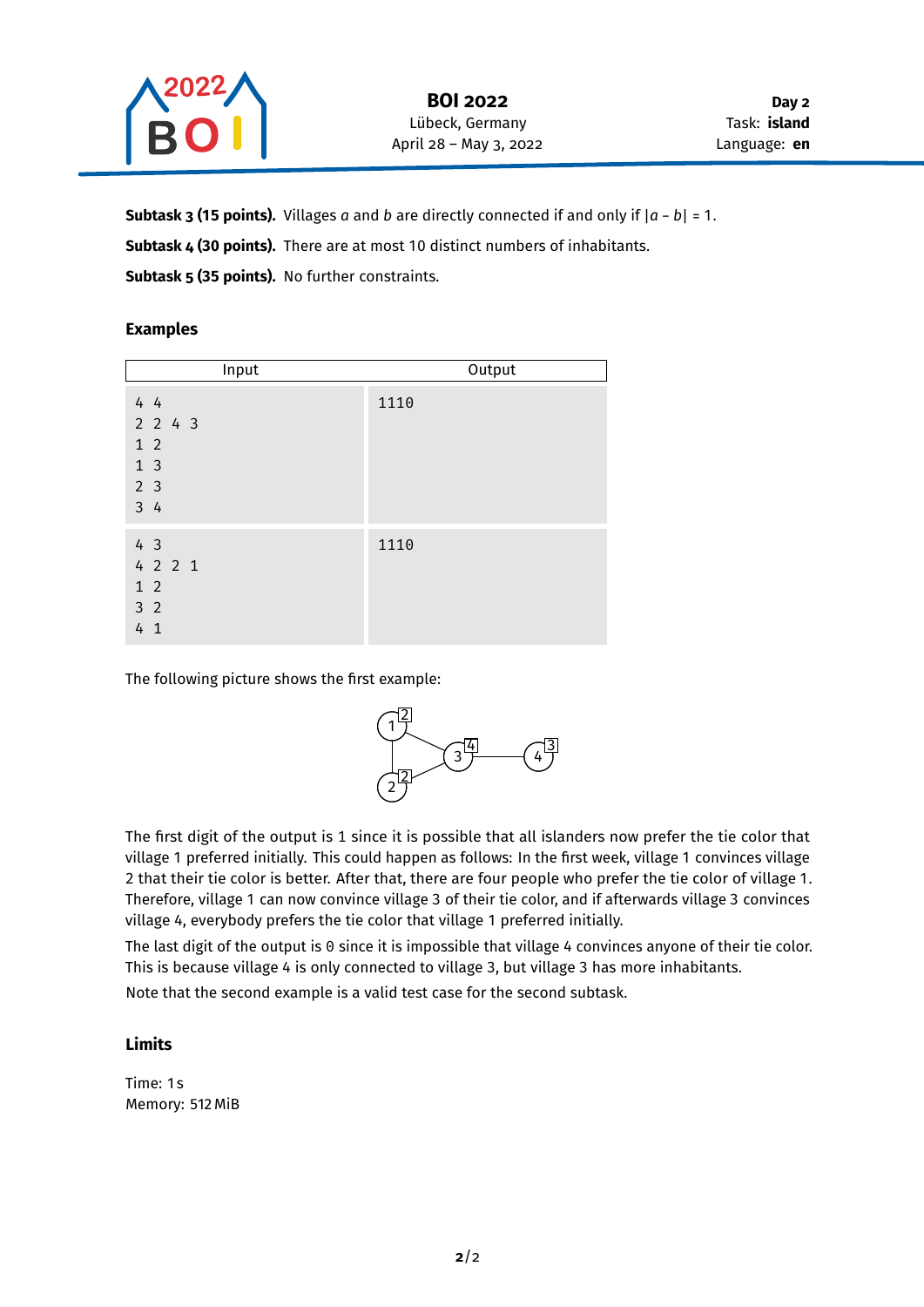

**Day 2** Task: **passes** Language: **en**

# **Boarding Passes (passes)**

After successfully navigating the local traditions, you managed to catch the ferry just in time for its departure. However, you did not expect that many people to be headed for Lübeck! Since you do not want to be late for the award ceremony,\* you want to speed up the boarding process of the ferry.

The ferry has a single row of N seats which is fully booked by N passengers. Each passenger has a ticket that gives their assigned seat and one out of G boarding groups.

When boarding, these groups are called one after the other. The passengers within each boarding group will board in a random order, with all possible orders being equally likely. Each passenger can board the ferry either at the front or back of the row of seats and will then move to their assigned seat before another passenger boards.

You determined that the most time-consuming element



of this process is when a passenger has to *pass* someone who is already seated.† Fortunately you found a staff uniform in a nearby locker, so you can decide the order in which the groups are boarding and tell each passenger *before the boarding begins* whether to board the ferry from the front or back of the row of seats.

Write a program that uses the ticket information to calculate the minimal expected number of passes during boarding if you choose the order of the boarding groups and the assignment of the passengers to the front and back optimally.

#### **Note**

Given an order of the boarding groups and an assignment of the passengers to the front and back, the expected number of passes is defined as

$$
1\cdot p_1 + 2\cdot p_2 + 3\cdot p_3 + \cdots
$$

where  $\bm{{\rho}}_k$  is the probability that there are exactly  $k$  passes during boarding. Put differently, this is the average number of passes among all possible orders of the passengers in each boarding group.

#### **Input**

The input consists of a string of N characters  $\bm{{\mathsf{s}}}_1\dots \bm{{\mathsf{s}}}_N$  where  $\bm{{\mathsf{s}}}_i$  is one of the first G uppercase characters of the English alphabet, representing the boarding group of the passenger assigned to the *i*-th seat in the row (with the seat at the front of the row being seat 1).

#### **Output**

Your program should output a single number, the minimal expected number of passes if you choose the order of the boarding groups and the assignment of the passengers to the front and back optimally. Your answer will be accepted if its absolute error is at most 0.001.

You will also need some time to store all your stolen art in the hostel.

<sup>†</sup> The luggage containing all those ties is a considerable obstacle in the aisle.